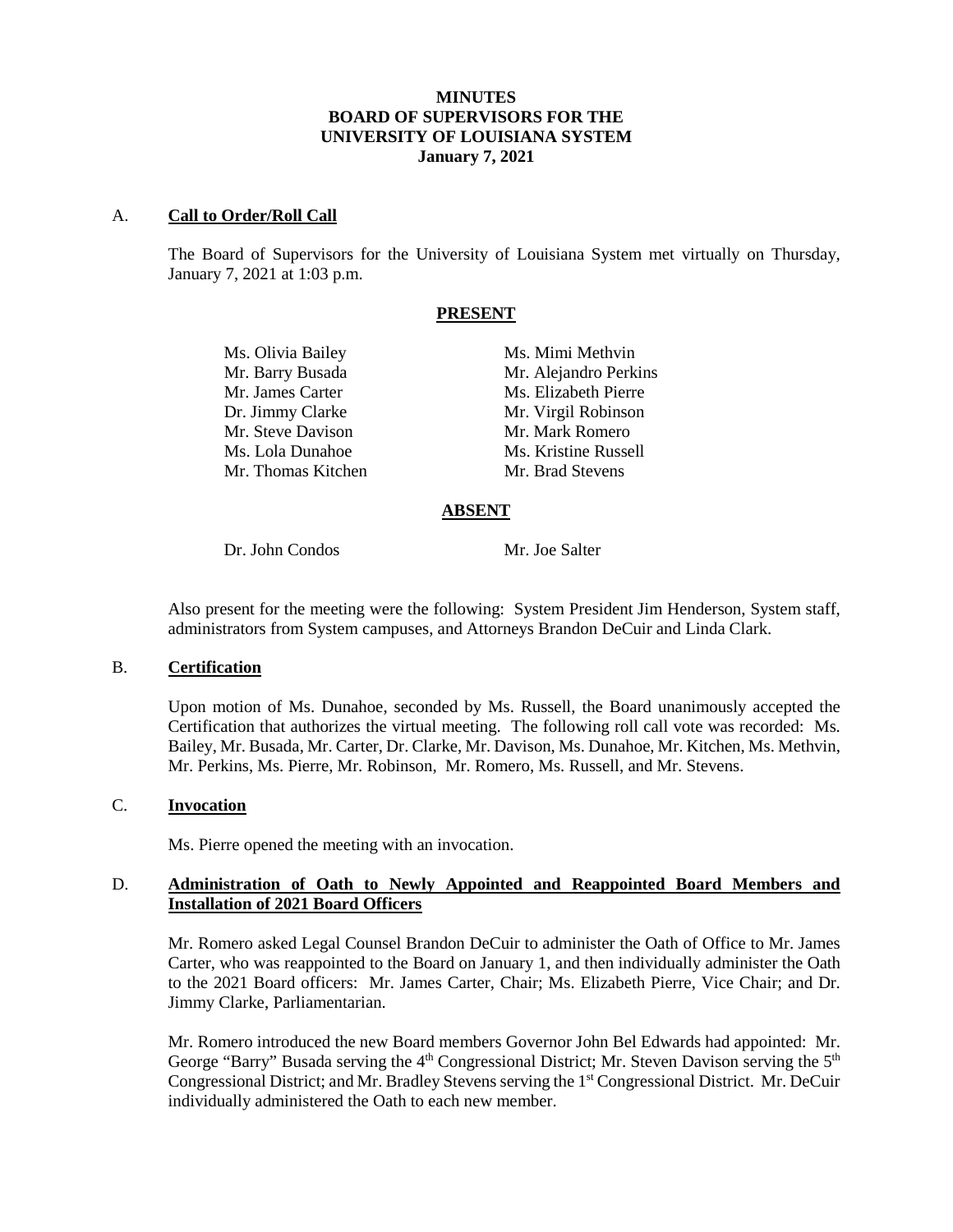Mr. Busada, who lives in Shreveport, said he looks forward to working with the Board. He stated his longstanding interest in higher education and the opportunity to improve it for Louisiana citizens. Mr. Davison lives in Choudrant and said that he is excited to join the Board and would like to be part of enhancing the universities. Mr. Stevens lives in Hammond and said that he is happy to become part of the UL System Board. He indicated that he has always been invested in community involvement with the university.

Mr. Carter said he was grateful and excited to begin the new year as Chair. He also welcomed the new members and noted that their backgrounds will serve to enhance the work of the Board. Vice Chair Pierre echoed Mr. Carter's sentiments. Dr. Clarke thanked Mr. Carter for selecting him as Parliamentarian and complimented the Board and staff for the quality of their work.

In addition, Mr. Perkins took a personal point of privilege to welcome new talent to the Board and also to express his thanks to Mr. Mark Romero for his exceptional leadership as Chair for the past two terms. He commended Mr. Romero for promoting stability and respect. Ms. Pierre added that she had experienced significant growth as a result of his leadership, and Mr. Carter commended him for being a diligent and compassionate leader during extraordinary circumstances.

#### E. **Approval of Minutes of December 3, 2020 Board Meeting**

Chair Carter asked for a motion to approve the minutes of the last meeting. Upon motion of Ms. Dunahoe, seconded by Mr. Kitchen, the Board voted by roll call vote to approve the December 3, 2020 Board Meeting minutes. The following voted aye: Ms. Bailey, Mr. Busada, Mr. Carter, Dr. Clarke, Mr. Davison, Ms. Dunahoe, Mr. Kitchen, Ms. Methvin, Mr. Perkins, Ms. Pierre, Mr. Virgil Robinson, Mr. Mark Romero, Ms. Russell, and Mr. Stevens.

# F. **System President's Report**

President Henderson requested a motion and second to approve two personnel actions from the UL System office. One was for the resignation of Katie Barras and the other was for Katie Dawson, who would assume the duties as Assistant Vice President for Academic Innovation and Learning. Upon motion of Dr. Clarke, seconded by Ms. Pierre, the following roll call vote was recorded: Ms. Bailey, Mr. Busada, Mr. Carter, Dr. Clarke, Mr. Davison, Ms. Dunahoe, Mr. Kitchen, Ms. Methvin, Mr. Perkins Ms. Pierre, Mr. Robinson, Mr. Romero, Ms. Russell, and Mr. Stevens.

Dr. Henderson also congratulated Mr. Mark Romero, former Board Chair, for recently having been honored with Northwestern State University's N<sup>th</sup> Degree award. This award recognizes individuals who have exhibited extraordinary service to the university or community.

# *COVID-19*

Dr. Henderson reported that he had discussed with the institution Presidents plans for the coming Spring semester. Primarily the approach for all campuses will remain the same as in the Fall masks, social distancing, and hybrid and online class instruction. Additionally, there will be increased opportunity for testing, tracing, and vaccine distribution when appropriate.